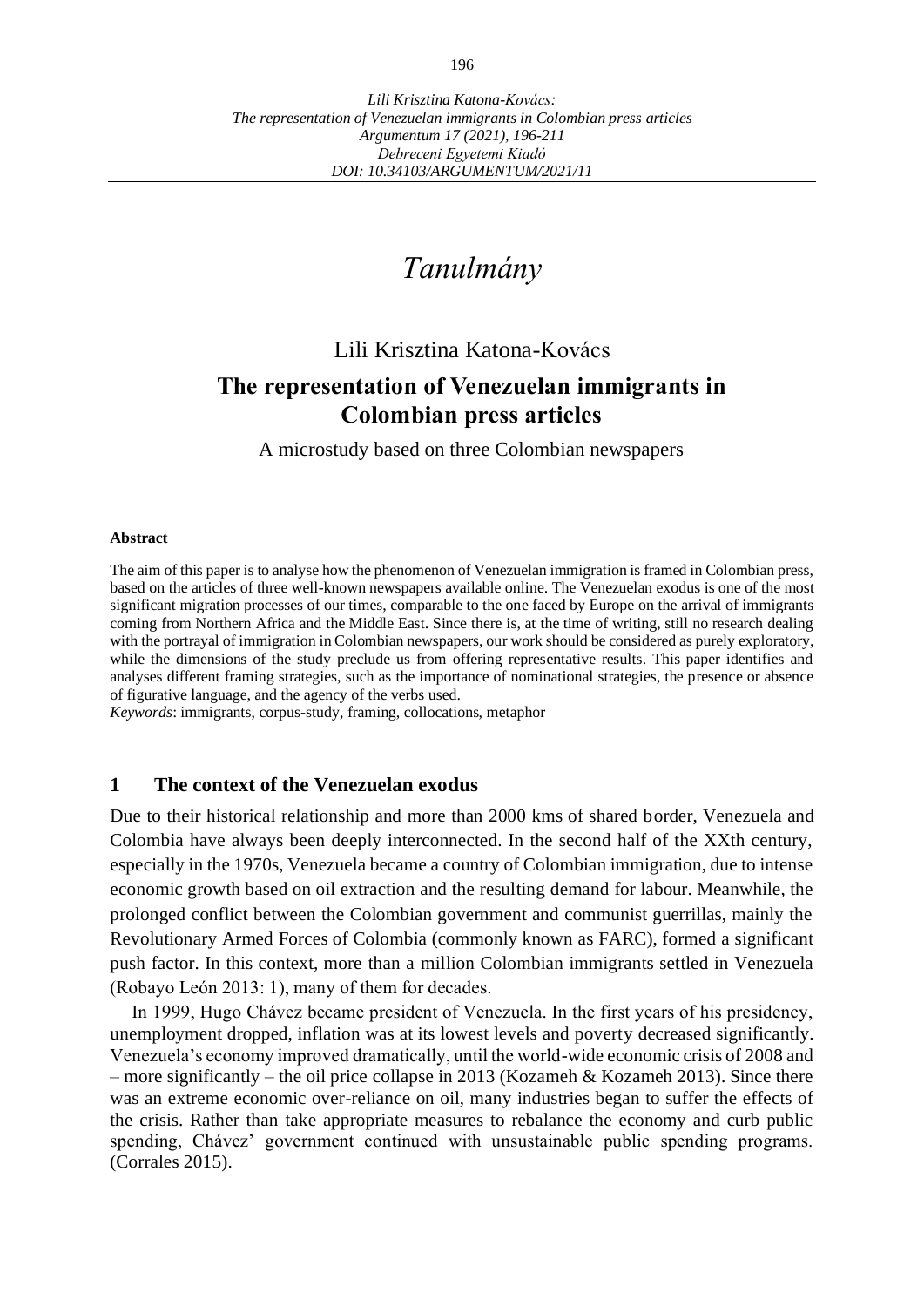After Chavez' death in 2013, his chosen successor, Nicolás Maduro, came to power. By this time, inflation was extremely high, foreign private businesses were leaving the country and many domestic businesses had been expropriated by the government. Spiralling unemployment, poverty and virtual collapse of the public health system ended in one of the most severe economic, social and humanitarian crises in recent history, forcing growing numbers of Venezuelans to leave their homeland.

Colombia, essentially an emigration country until this time, received the largest proportion of Venezuelan immigrants, followed by Peru, Chile, Ecuador, Argentina and Brazil in Latin America, and Spain in Europe. According to the official data of Migración Colombia, 1 the Colombian customs agency responsible for monitoring and carrying out immigration control, there were a total of 1.408.055 Venezuelans living in Colombia in June 2019. 742.390 were regular migrants and 665.665 were termed irregular.

While the government of president Iván Duque opened its doors to its Venezuelan neighbours, Colombia was not prepared for such a massive immigration. On the 30th of November 2019, the United Nations team in Colombia expressed concern at the increase in signs of discrimination and xenophobia directed against the Venezuelan immigrant population.<sup>2</sup>

## **2 Framing**

The academic approach to frames and framing varies across fields including sociology, psychology and – as we are primarily concerned here – linguistics. According to Lakoff and Ferguson (2006a): "frames are mental structures that allow us to understand the world. They are pre-linguistic – in the realm of concepts, not words. Framing is about characterizing values, concepts, and issues." Another definition that we have adopted in this paper is that of Entman (1993: 52, quoted by Scheufele 1999: 108): "To frame is to select some aspects of a perceived reality and make them more salient in a communicating text, in such a way to promote a particular problem definition, causal interpretation, moral evaluation, and/or treatment recommendation for the item described."

Why is it important to examine how the media frames an issue? As Pluwak (2011: 310) explains, the general public relies on news media, mainly newspapers and television, for staying up-to-date about the most important events and issues, since we cannot witness directly all that happens in the world. Most of the time, media audiences adopt the ready-made interpretations prepared by the media or by politicians. The problem is that media audiences almost never question these received perspectives and for this reason we can consider public communication as a *battlefield of perspectives*. This refers to the fact that according to Ensink and Sauer, we cannot adopt two different points of view of the same issue; although we are capable of comprehending both, ultimately only one can "win" (Pluwak 2011: 312). That is why the media coverage of a certain topic is so relevant: it can significantly shape our opinion and attitude. Van Gorp (2005: 486) explains this phenomenon as: "the linkage between, on the one hand, the journalistic approach of shaping the news within a frame of reference and according to a latent structure of meaning and, on the other hand, the stimulation of the public to adopt these frames and to view reality from the same perspective as the journalists do."

<sup>&</sup>lt;sup>1</sup> Cf. Proyecto Migración Venezuela. ¿Cómo saber cuántos venezolanos hay en Colombia? (September 2019).

Cf. United Nations's internetsite.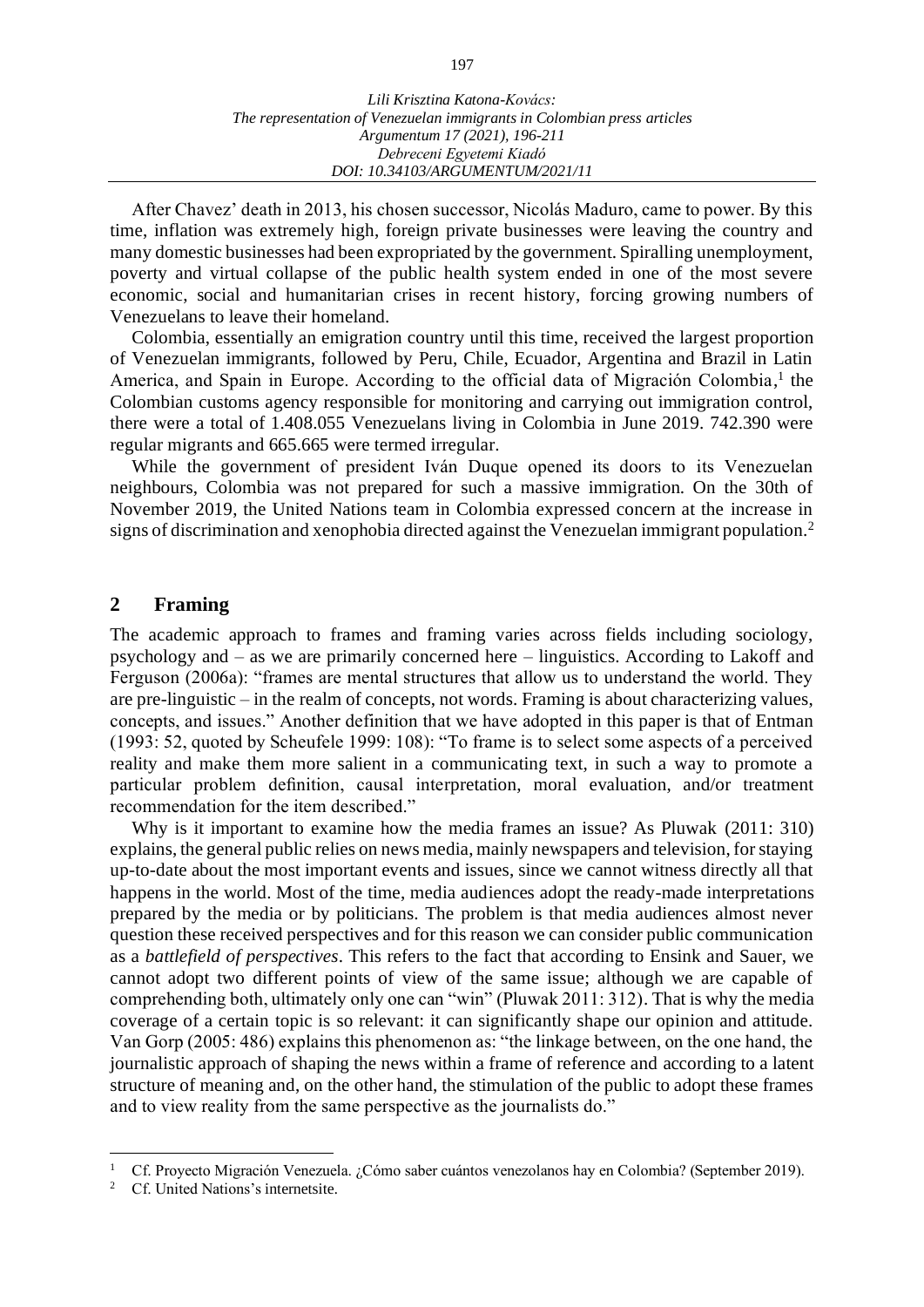Lakoff (2006: 12) distinguishes between surface framing or wording, and deep framing. "Deep frames are mental structures through which we conceptualize our values, principles, and fundamental ideas. Surface frames are the frames that are evoked by words and slogans (…)." Why are words so important? Because a certain wording can orient our attitude towards being positive or negative, and it can also influence the way we think about the whole question (Pluwak 2011: 311). For instance, the framing of undocumented immigrants as ʻillegal aliens' activates the audience's frames of *illegality*→*criminality* and *alien*→*otherness*. Since both words evoke negative feelings, they are more likely to prompt a rejective response from the audience, whereas if we say that ʻrefugees escaping from the humanitarian crisis are arriving in need of help', the audience's response is more likely to be empathetic.

According to Lakoff (2004: 14) in order to successfully build a surface frame, we must first carefully enlist the values of the ideology that we intend to transmit, and it is this prior selection process that consequently, informs our choice of words. Another key step is to define the problem and determine an appropriate solution, as both determine the position taken. Deep framing, as we have already mentioned, refers to the cognitive structures being activated. Returning to our previous example, the surface framing of ʻillegal aliens' recalls the deep framing of the issue portrayed either as a border security problem or a criminal issue, addressing immigrants themselves as the core of the problem, while the surface framing of ʻrefugees in need of help' refers to the deep framing of the humanitarian crisis as the core of the problem, emphasizing the tragedies immigrants had to face before leaving their home. "By framing social and political issues in specific ways, news organizations declare the underlying causes and likely consequences of a problem and establish a criterion for evaluating potential remedies for the problem." (Segvic 2005: 471) Therefore, if we accept that media presentation has such a deep impact on our perspective in this way, we should consider it fundamental to analyse the frames applied by newspapers and other media, in order to gain a more accurate picture of events and issues, and to recognise and examine media and political biases.

One of our findings regarding the relationship between the media and the audience is that public opinion can also have an impact on what is published in the newspapers, engendering a kind of dialogue with the readers, in which newspapers react to what they consider to be their audience's points of view, as we are about to see.

## **3 Methodology**

As different newspapers represent different ideologies, we sustain that for a complex analysis of written media coverage it is necessary to choose a range of newspapers including those considered to be more conservative, and those considered to be more liberal; or if it is possible to categorize certain newspapers as openly left-wing or right-wing, we should take both sides into consideration. For our purposes, we chose three well-known Colombian newspapers that are also published online, *El Tiempo* (which generally espouses a social-democratic ideology), *El Colombiano* (which generally represents conservative points of view) and *La República* (a newspaper that deals mainly with economic topics). We then searched for the keywords ʻinmigración Venezuela' and ʻinmigrante venezolano' in their databases. We limited the search to a timespan from the 1st of January 2018 to the 31st of December 2019, because it is in the last two years that immigration has raised drastically.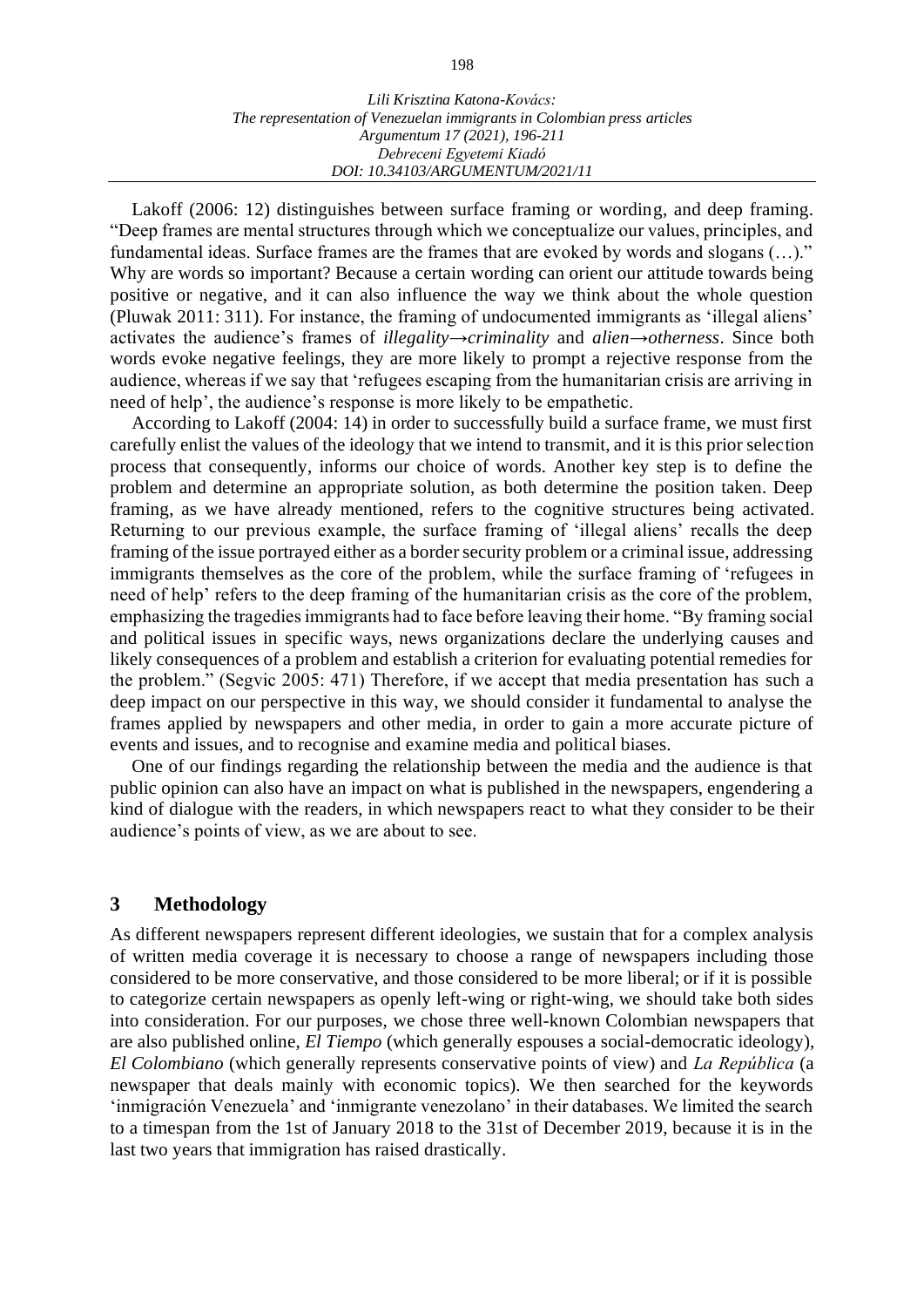Media coverage of refugees and asylum seekers corresponds with an increasingly unfavorable perception of refugees among the public (McKay, Thomas, & Blood 2011, quoted by Ghazal Aswad 2019: 362), at least in many Western-European countries; one of our primary research objectives was to verify if the same tendency is observable in Colombian press. Our initial hypothesis was that the articles of *El Tiempo* would be more favorable regarding the topic of migration, those of *El Colombiano* would be more critical and more centered on the defense of national identity, and those of *La República* would be more neutral.

After analysing qualitatively the 40 articles returned by our search (26 in 2018 and 14 in 2019), we identified the main themes (or deep frames) present in the texts. There were a total of 7 themes found: humanitarian crisis (and the ethical responsibility of the host country to help immigrants, mostly portrayed as victims); an increasing risk of xenophobia and stigmatization and the urge to fight it; negative examples of other host countries and their errors; immigration seen as a law-related and/or border security question; immigration seen as an opportunity for the host country; immigrants portrayed as victims in the host country; and immigration seen as an economic (or, less frequently, a political) burden. We found articles with only one main theme, but there were several that contained more than one, up to a total of three.

In order to decide if the issue of Venezuelan immigrants was framed negatively, positively or in a balanced way in each article, we used the evaluation criteria elaborated by Mollard (2001: 6), as indicated in Table 1:

| <b>Negative articles</b>      | <b>Balanced articles</b>     | <b>Positive articles</b>       |
|-------------------------------|------------------------------|--------------------------------|
| - Uses negative words and     | - Presents (correct)         | - Contains only facts.         |
| phrases to describe asylum    | information about asylum     | - Discusses the benefits of    |
| seekers and discuss issues    | issues without further       | the inclusion of asylum        |
| surrounding the asylum        | comment.                     | seekers into society.          |
| debate.                       | - Presents both sides of the | - Critical of excessively      |
| – Uses racial stereotyping to | asylum debate equally.       | negative attitudes to and      |
| describe asylum seekers and   | - Does not rely on           | coverage of asylum             |
| discuss issues surrounding    | negative/racist language or  | seekers/issues.                |
| the asylum debate.            | asylum myths to criticise    | - Presents views from those    |
| - Presents asylum myths as    | asylum seekers/issues.       | in the asylum debate who       |
| facts.                        |                              | support the rights of asylum   |
| - Makes open suggestion       |                              | seekers in the host country.   |
| that asylum seekers should    |                              | - Gives information about      |
| all be sent back to their     |                              | the conditions, attitudes, and |
| country of origin.            |                              | treatment experienced by       |
| - Presents openly hostile     |                              | asylum seekers in the          |
| views about the presence of   |                              | countries from which           |
| asylum seekers.               |                              | claimants are seeking          |
| - Questions/denies the        |                              | asylum.                        |
| legitimacy of the claims of   |                              | - Includes the views of those  |
| persecution without good      |                              | seeking asylum.                |
| reason.                       |                              |                                |
|                               |                              |                                |

*Table 1. Evaluation criteria elaborated by Mollard*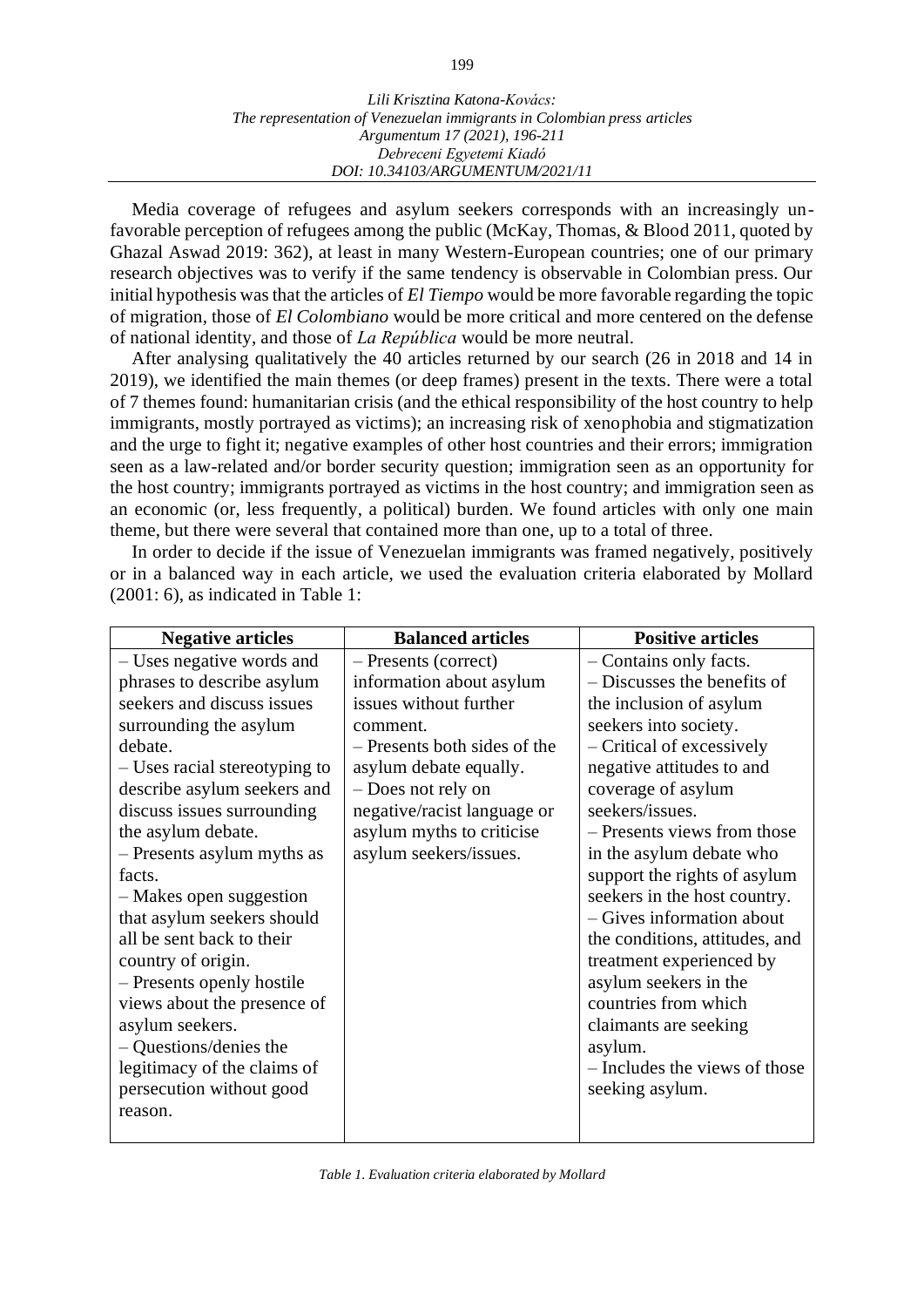In the following section, all the main themes will be analysed in order to give a more profound view on the framing of Venezuelan immigration in the selected articles.

To enable a more rigorous analysis of framing strategies, we combined the qualitative analysis with the quantitative methods of corpus linguistics. We used the text analysis software "Sketch Engine",<sup>3</sup> which showed us the keywords of the corpus (keywords are individual words which appear more frequently in the focus corpus than in the reference corpus, in our case, a Spanish Web corpus from 2018<sup>4</sup>), listed in Table 2, leaving out proper names. We were also interested in how the words were typically used, in which context they appeared most frequently and what the typical word combinations were.

| First 20 keywords |                                               |  |
|-------------------|-----------------------------------------------|--|
| venezolano<br>1.  | Venezuelan                                    |  |
| xenofobia<br>2.   | xenophobia                                    |  |
| éxodo<br>3.       | exodus                                        |  |
| migración<br>4.   | migration                                     |  |
| migratorio<br>5.  | migratory                                     |  |
| migrante<br>6.    | migrant                                       |  |
| inmigración<br>7. | immigration                                   |  |
| venezolanos<br>8. | Venezuelans                                   |  |
| 9. inmigrante     | immigrant                                     |  |
| 10. xenófobo      | xenophobic                                    |  |
| 11. paisas        | a paisa is a person coming from the northwest |  |
|                   | of Colombia                                   |  |
| 12. migraciones   | migrations                                    |  |
| 13. discriminador | discriminatory                                |  |
| 14. humanitario   | humanitarian                                  |  |
| 15. guajira       | guajiras are the people of the indiginous     |  |
|                   | Amerindian ethnic group called the "Wayùu"    |  |
|                   | in northern Colombia                          |  |
| 16. estigmatizar  | to stigmatize                                 |  |
| 17. colombiano    | Colombian                                     |  |
| 18. apátrida      | stateless                                     |  |
| 19. delinquir     | to sin                                        |  |
| 20. emigrante     | emigrant                                      |  |

*Table 2. Keywords of the corpus identified by Sketch Engine*

<sup>&</sup>lt;sup>3</sup> Cf. Kilgarriff et al  $(2014)$ .<br><sup>4</sup> This corpus contains 17.5

This corpus contains 17,553,075,259 words and is built up by sources from Spanish Wikipedia, European Spanish web and American Spanish web.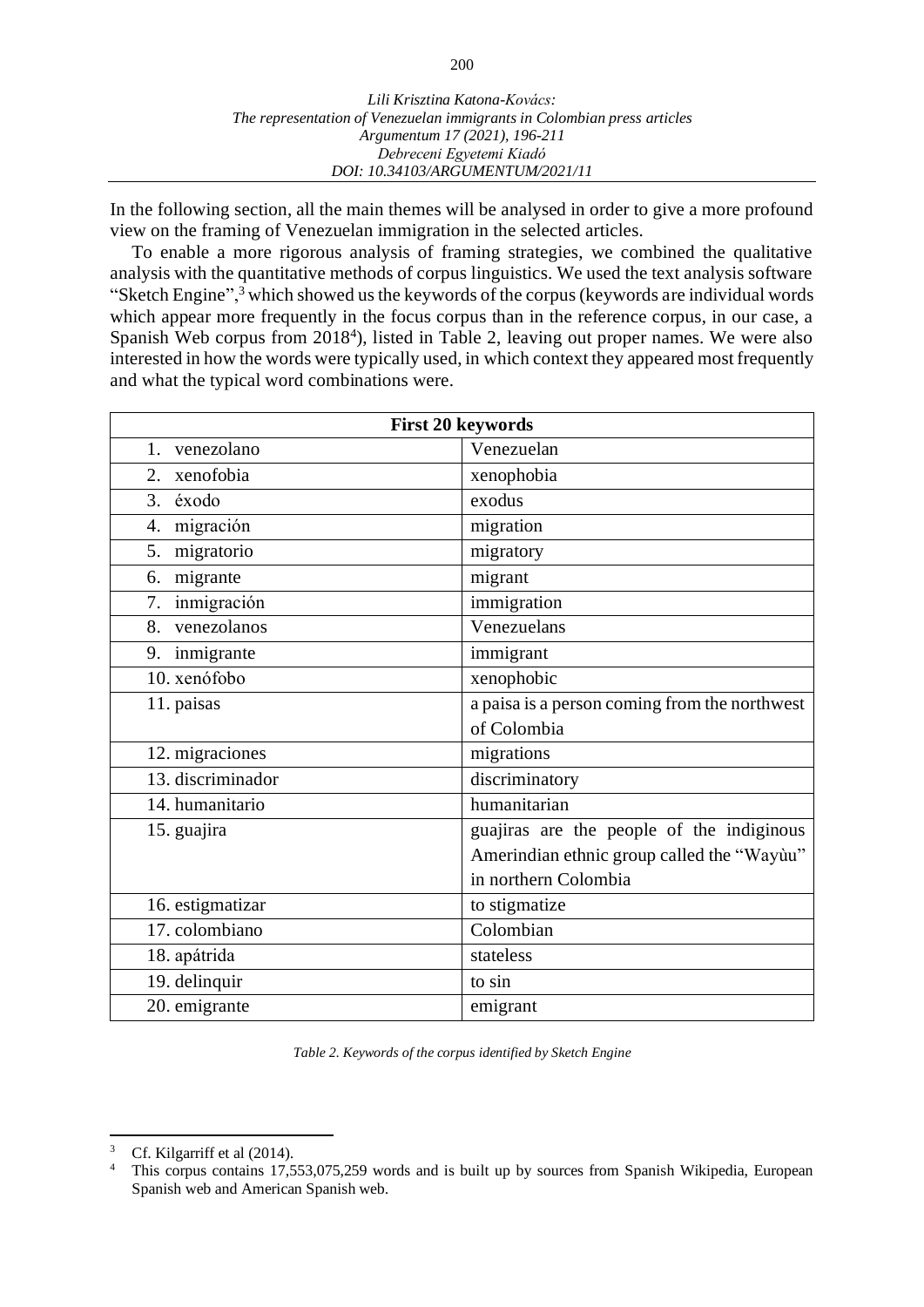## **4 Results**

## *4.1 Humanitarian crisis*

The portrayal of the immigration phenomenon is framed as the result of a deep humanitarian crisis in a total of 10 articles, 6 of which were published in *El Tiempo*. According to the evaluation criteria of Mollard, all of them present the facts in a neutral tone, portraying immigrants as victims, but without promoting the welcoming of people arriving unconditionally and beyond measure. An example of this balanced view is presented here:

(1) ʺAl final del encuentro, 11 de los 13 países emitieron una declaración de intenciones en la que **se comprometen a seguir acogiendo a los emigrantes dentro de un sentido de «hermandad» y «solidaridad», pero también salvaguardando la «seguridad» de las**  sociedades receptoras."

"At the end of the meeting, 11 of the 13 countries issued a declaration of intent in which **they commit to continue welcoming migrants in a sense of «brotherhood» and «solidarity», but also safeguarding the «security» of the host societies.**"

An interesting finding regarding the six *El Tiempo* headlines is that although all of the articles were written in a neutral way, two of them could have been expected to show a more negative perception judged by the titles: *OEA se suma a la preocupación de Colombia por inmigrantes venezolanos* (*Organization of American States joins Colombia's concern for Venezuelan immigrants*) and *El país solo tiene 10% del dinero necesario para atender venezolanos* (*The country only has 10% of the money needed to attend Venezuelans*). In the latter case, the issue of the lack of money is only mentioned towards the end of the text – an interview – with the apparent aim of presenting the dimensions of the crisis and evaluating if the phenomenon of immigration is a burden or an opportunity: the article concludes by emphasising the opportunity.

Two of the articles in the ʻHumanitarian Crisis' category were published in *El Colombiano*, with both articles clearly framing immigrants in a positive way and emphasizing the need for empathy, with explicit reference to Colombia's historical obligation towards Venezuelan people, as shown below:

(2) ʺLo importante es que prevalezca el trato amable con los inmigrantes, **una cierta solidaridad, un sentido de gratitud por lo que hicieron por los inmigrantes colombianos en el pasado y la capacidad de imaginarse como estaría uno en otro**  país en esas circunstancias."

"The important thing is that kindness to immigrants prevails, (along with) **a certain solidarity, a sense of gratitude for what they did for Colombian immigrants in the past and the ability to imagine how one would be in another country in those circumstances.**"

The reason behind this type of framing could be the importance of national values, since *El Colombiano* is a conservative newspaper. The fact of historical Colombian emigration to Venezuela during a period when fortunes were reversed also plays a crucial role in this framing,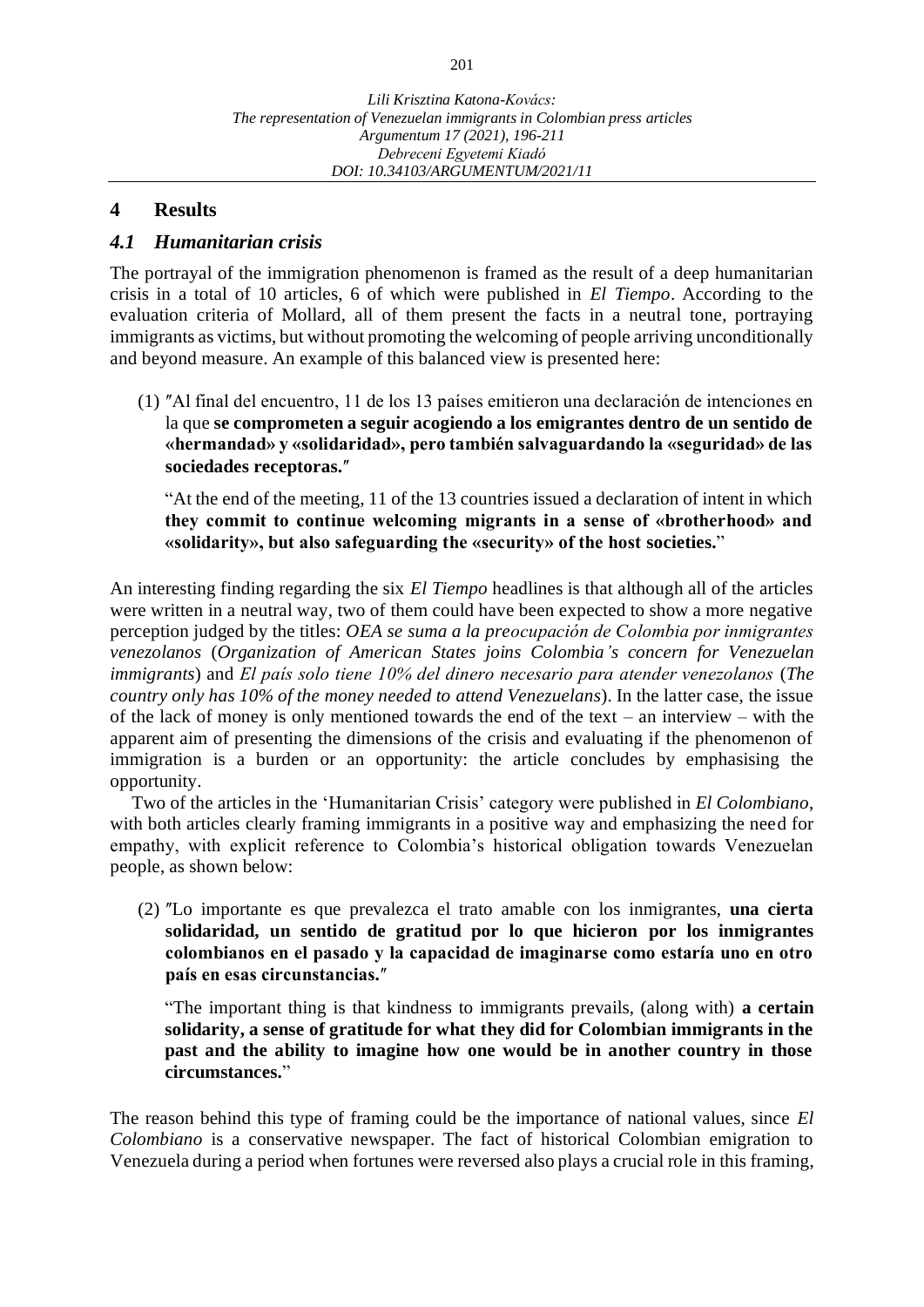not least because a certain number of these former Colombian emigrants have now returned to Colombia as Venezuelan emigrants.

An even warmer (and maybe surprising, given the economic character of the newspaper) description of the bond between the two countries is expressed in La República:

(3) *ʺ*En conclusión, **nuestra alma está hecha de lo mismo**. (…) Si **nuestra alma está unida**, debemos reconocer como parte de nuestra obligación acoger responsable, solidaria, legal y ordenadamente **a nuestros hermanos** que llegaron con sus hijos, padres y sueños remendados.*ʺ*

"In conclusion, **our soul is made of the same**. (…) If **our souls are united**, we must recognize that part of our obligation is to accept in a responsible, supportive, legal and organized way **our brothers** who arrived with their children, parents and patched dreams."

This, without any doubt, points to a positive representation of Venezuelan immigrants, while the other *La República* article exhibits a neutral tone.

Overall, the semantics in these texts are positive, even to the extent that emotive nouns like ʻsolidarity' or ʻfraternity' are more present than negative ones. Their strategic use contributes to the framing of immigrants as people in need of help and empathy, and avoids negative framing of immigrants as a burden for the host country.

## *4.2 Risk of xenophobia or stigmatization and the urge to fight it*

Although the question of xenophobia is mentioned in all three of the newspapers (ʻxenophobia' and ʻxenophobe' appear among the first 20 keywords of the whole corpus) it is only in six *El Tiempo* articles that xenophobia is identified as the main frame. Of these six, two may be classified as neutral and four as positive. This frame provides, undoubtedly, the most frequent use of figurative language, with a high rate of metaphors, for example, ʻto fall into a trap':

(4) *ʺ*Peñalosa dijo que atender a un **hermano venezolano** es igual que atender a un antioqueño, a un costeño, a un tolimense o a cualquier ciudadano de otra región. En este sentido, hizo un llamado a todos los habitantes de la ciudad para **que no caigan en la trampa del odio y la xenofobia**, pues si bien reconoció que hay algunos delincuentes que son de esa nacionalidad, resaltó que estos son una ínfima parte.*ʺ*

"Peñalosa said that caring for **a Venezuelan brother** is the same as caring for one coming from Antioquia, Costa Rica, Tolima or any citizen of another region. In this sense, he called on all the inhabitants of the city **not to fall into the trap of hatred and xenophobia**, because although he acknowledged that there are some criminals who are of that nationality, he stressed that these are a very small part."

Nominational strategies have an important role in framing, since they can determine the tone of a sentence, a paragraph, or even the whole article, depending only on the way we decide to address the people entering the country. Naming Venezuelans as brothers goes openly against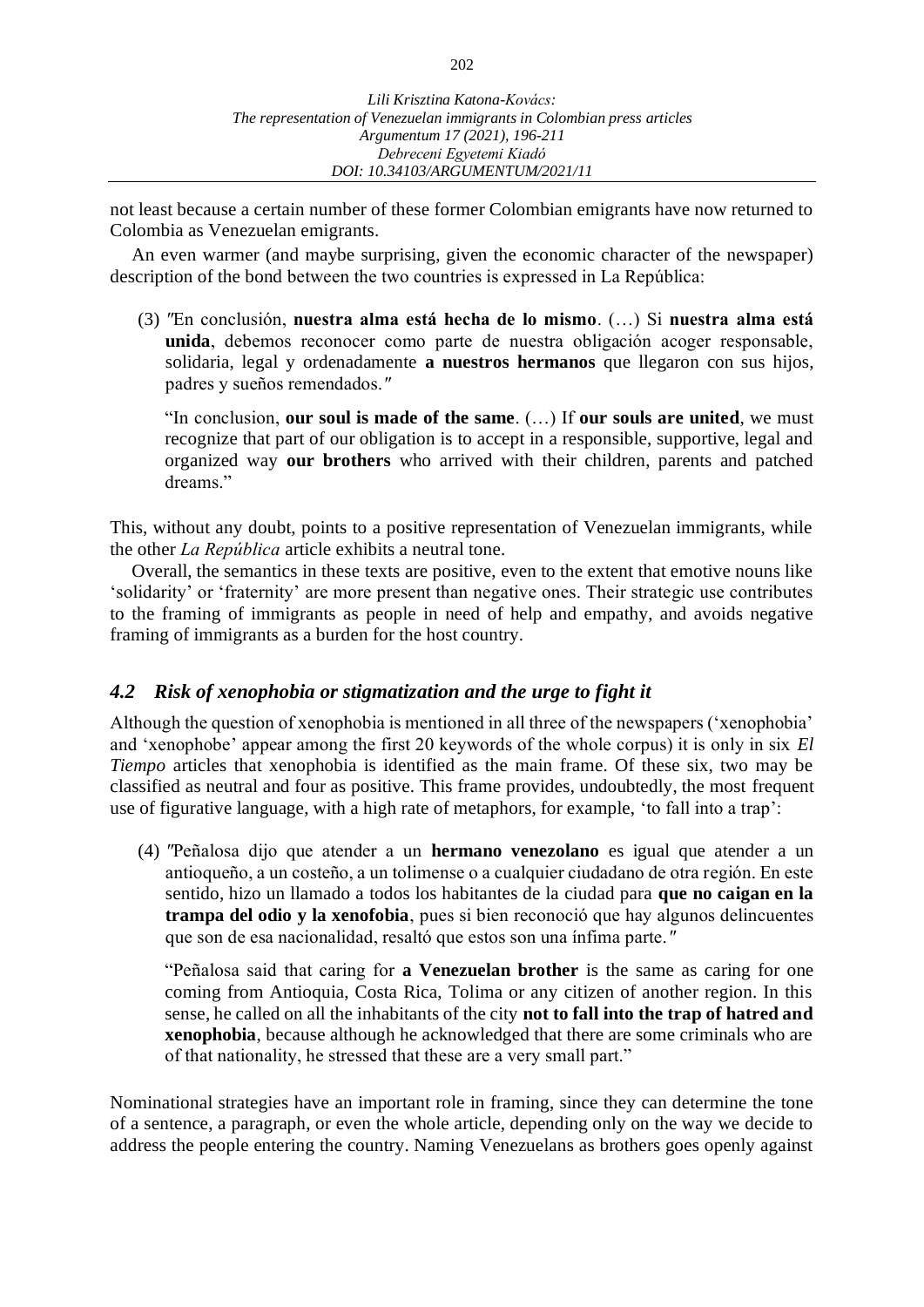xenophobia, since it is a feeling towards compatriots. The trap metaphor refers to a risk waiting along the road and everyone has to walk carefully to avoid falling into it.

We also found a nature-related metaphor – that of illness, most commonly, cancer:

(5) *ʺ*El aumento de las migraciones y los desplazamientos provocados por conflictos sociales, políticos, económicos o religiosos (…) **fortalecen hoy los cánceres de la xenofobia y el racismo en el mundo**. (…) **Esos tumores están haciendo metástasis** y abriendo las puertas al odio, la ira, la discriminación y **el Belcebú** de la trata de personas en países de América Latina (…)*ʺ*

"The increase in migration and displacement caused by social, political, economic or religious conflicts (…) today **strengthens the cancers of xenophobia and racism in the world.** (…) **These tumors are metastasizing** and opening the doors to hatred, anger, discrimination and **Beelzebub** from trafficking in persons in Latin American countries (…)"

The cancer metaphor is expressed in a complex and extended way, with the whole development process portrayed: a comparison is drawn between cancerous cells spreading to the vital parts of the body and the spread of xenophobia and racism across the population, weakening its integrity. Furthermore, while the simpler ʻtrap' metaphor suggests xenophobia may be avoided through caution, the more complex ʻcancer' metaphor implies that once xenophobia takes root, its spread cannot be easily prevented.

The ʻBeelzebub' metaphor is stronger still. Since Beelzebub is a synonym for the devil, identifying it with human trafficking (a common consequence of mostly irregular migration) demonizes human trafficking.

There are other similar examples:

(6) *ʺ* (…) **la quimioterapia contra la xenofobia y el racismo** tiene que empezar por cada uno de nosotros. Por las fotos que aparecen en la página web de la ONU sobre el acuerdo, **migrantes somos todos**, y así debemos asumirlo.*ʺ*

"(…) **chemotherapy against xenophobia and racism** has to start with each one of us. Based on the photos that appear on the UN website on the agreement, **we are all migrants**, and so we must assume it."

One of the basic characteristics of framing is that we do not have to say certain words explicitly to evoke them, this is what we see in the sentence above: mentioning chemotherapy is an evident allusion to cancer and all of its inherent aspects – healing process, hospital, medicine, etc. In this case it evokes a common conviction, namely, that the patient has to be willing to be cured and fight for recovery. Once again, we can observe the power of nominational strategies: by saying that "we are all migrants", any perceived gap between the two different groups of people – those in need and those that can help – is closed, and it is reaffirmed that the roles are interchangeable at any moment.

Returning to the devil metaphor and demonization more generally, we see that Beelzebub is not the only monster employed in the demonization of xenophobia: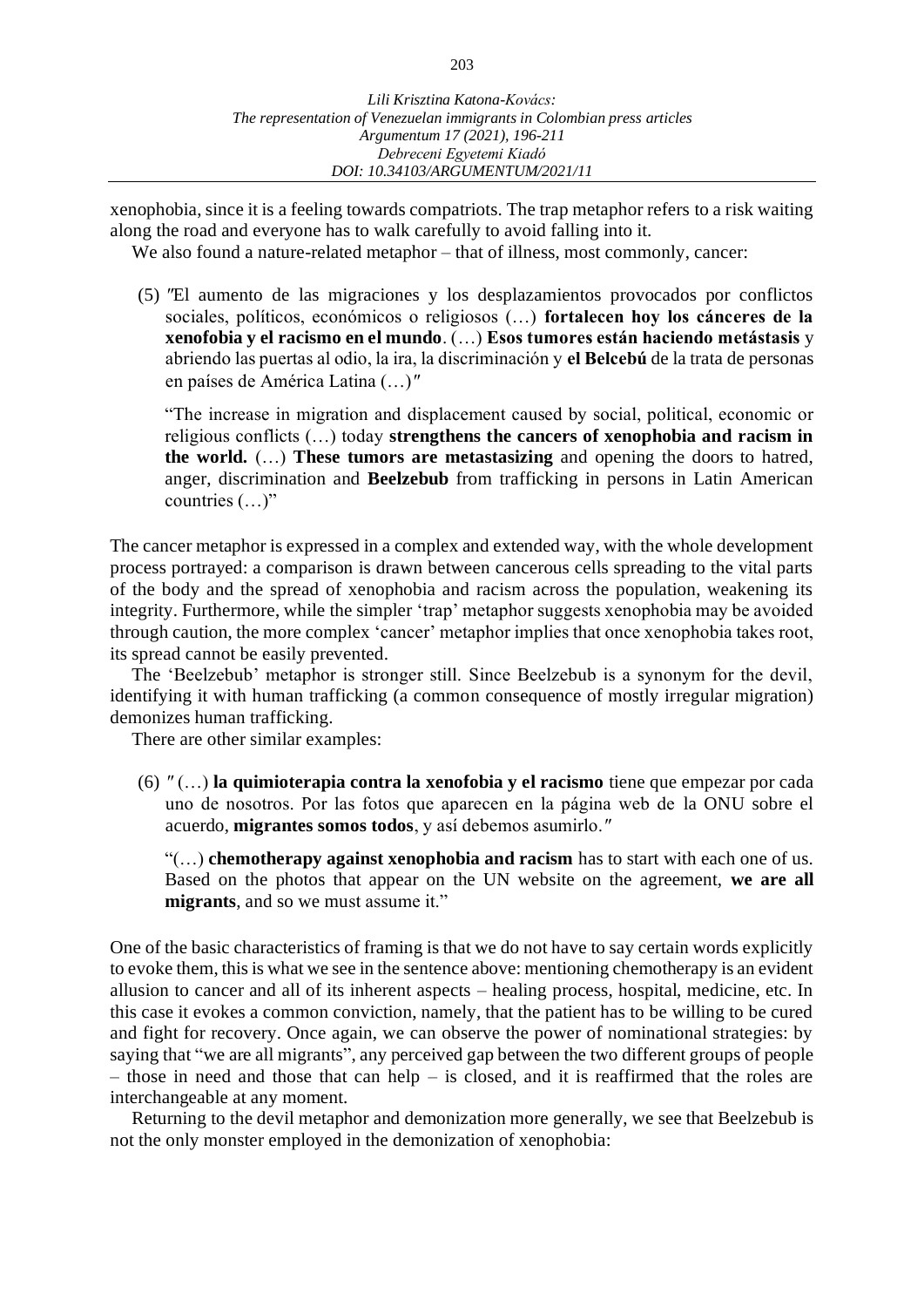(7) *ʺ***Ese par de leviatanes también están pudriendo el alma de Estados Unidos**, cuyas raíces históricas no se pueden explicar sin la inmigración (…)*ʺ*

"**That pair of leviatans are also rotting the soul of the United States**, whose historical roots cannot be explained without immigration (…)"

The expression «pair of leviatans» is used to refer to racism and xenophobia in the article. A leviathan is best known as a mythical sea serpent but in Christian culture, the leviathan is also variously a creature of Satan, Satan himself, or specifically, the demon of envy. This is particularly interesting, as one of the prerequisites for xenophobia may be a feeling of inadequacy: either a lack of wealth and resources on a national level or a feeling on a personal level that immigrants are ʻjumping the queue' – such feelings may easily be understood as envy.

In many texts there is a reference to the bad examples of other countries (*see: 4.3*), one of them is the United States. The personification of states or nations in migration discourse is quite common (Lakoff 2004: 10), and in our sentence we see that the USA has a soul weakened by the demons of envy.

A common tendency in most of the articles is the explicit reference to and dissaproval of anti-immigrant metaphors used in European public discourse about migration. Generally, the opposing view is expressed and in some cases, the *raison d'être* of the metaphor is denied, for example (8):

(8) *ʺ*Pero Castiblanco dice que a pesar de la llegada masiva **no se puede hablar de invasión porque esta palabra significa «sacar al otro»**, y eso es algo que no se ha dado en Ciudad Bolívar.*ʺ*

"But Castiblanco says that despite the massive arrival **one cannot speak of an invasion because this word means «to take out the other»**, and that is something that has not happened in Ciudad Bolívar."

Invasion' has become a recurrent metaphor in European migration debate and reporting, and in the Colombian press we can observe a determination to pre-empt its spread there. As we have seen before, one of the basic features of framing is its power to evoke complex phenomena by nominating only a few constitutive elements of the whole question on the surface (see *wording*  in Lakoff). But, as we see here, it can also work in the opposite direction: if there is a single word capable of evoking a set of attached aspects, scripts etc., and we want to avoid the allusion to a frame, then that element must be named explicitly as one that should not be interpreted as accurate or relevant.

We may state that analysis of this frame category indicates a general resistance to what may be detected among the public as a refusal towards immigrants, and it is a proof of existence of a dialogue between the newspaper and its readers.

## *4.3 Negative examples of other countries*

̒

In five articles of *El Tiempo* (two of a neutral tone and three of a positive one) and one of *El Colombiano* (with a positive view on Venezuelan immigrants) we have identified negative framing regarding other countries and continents and specifically, the United States and Europe. When it comes to the 'old continent', the context in which its name appears is exclusively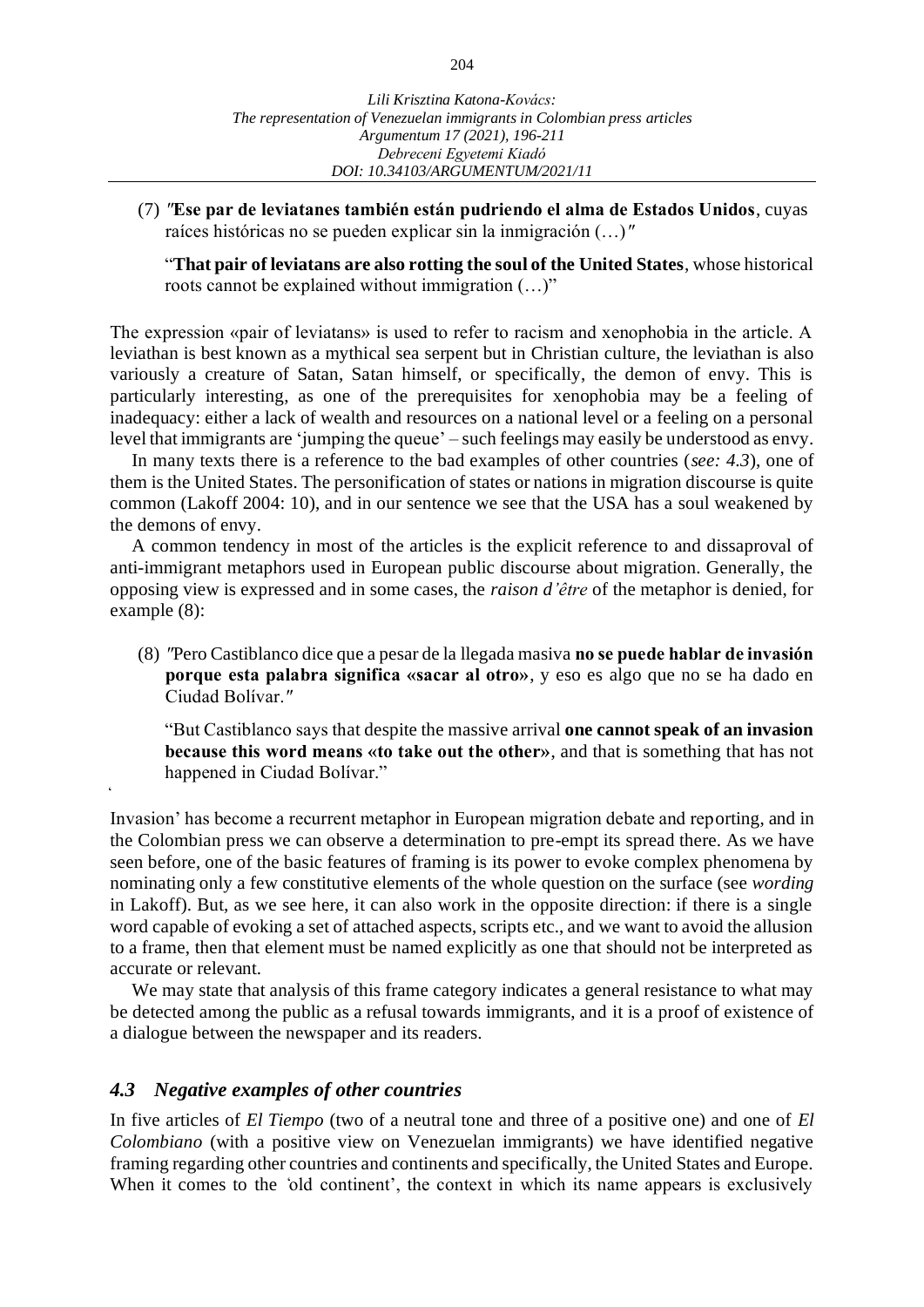negative: «errores en la gestión de la crisis provocada por los flujos de emigrantes que Europa recibió desde Siria» («errors in the management of the crisis caused by the flood of emigrants in Europe received from Syria»); «la xenofobia y el racismo están desfigurando así mismo a Europa, que registra hoy uno de los mayores flujos migratorios desde la Segunda Guerra Mundial» («xenophobia and racism are also disfiguring Europe, which today has one of the largest migratory flows since World War II»). The last one is quite similar to example  $(7)$  – it personifies Europe, as somebody losing their empathy (a formerly empathic person disfigured by xenophobia and racism) unable to deal with a problem. Only one European country is mentioned specifically: Italy paid a high price for «allowing a xenophobic party to enter government».

In European migration discourse, the flood or wave metaphor is commonly used (D'Angelo & Kofman 2017: 186), mostly with a negative connotation. In our analysis of the Colombian texts, the flood/wave metaphor appeared more frequently in sentences dealing with the European phenomenon rather than in a national context, that is, Colombian journalists seem to have adopted the metaphor primarily as an illustration of the errors of other countries, and avoided using it in an autoreferential way. In the instances when the flood/wave metaphor was used autoreferentially, it rather appeared in positive and neutral contexts. In fact, figurative language regarding the arrival of migrants is relatively infrequent. Of those figurative phrases that are used, the most frequent are «llegada a gran escala» («large scale arrival»), and ʻéxodo' (ʻexodus' – one of the keywords used in articles framing the phenomenon as a humanitarian crisis). Where we might otherwise expect to see figurative language employed, we instead see a simple description of the situation: «estamos viendo un aumento bastante significativo y progresivo de refugiados venezolanos» («we are seeing a fairly significant and progressive increase of Venezuelan refugees»).

The United States, similarly, is portrayed as an example that should not be followed. Apart from analytically-irrelevant sentences in which its name appears as part of statistical data, the United States appears as the subject of only one action verb, ʻculpar' (ʻto blame'): «Estados Unidos comenzó a culpar a los extranjeros de sus problemas» («the United States began blaming foreigners for their problems»). President Trump and his government are the subject of two action verbs: ʻdeportar' (ʻto deport') and ʻhablar' (ʻto talk'): «Trump deportó a 150 venezolanos en el año fiscal 2018» («Trump deported 150 Venezuelans in the fiscal year 2018»); «no es casual que el gobierno de Trump no quiera hablar de esto» («it is no accident that the Trump administration does not want to talk about this») – the latter reference is to the refusal of President Trump to comment on the deportation of Venezuelan Nationals. The Colombian journalists take an openly critical stance on this issue: while introducing the description of the American government's measure, they use the words ʻvergonzosamente' (ʻshamefully'), and ʻhipocresía' (ʻhypocrisy'), making clear the perspective they wish to transmit.

## *4.4 Immigration as a law-related and/or border security question*

There are a total of seven articles dealing with the immigration phenomenon as a law-related or border security question. This is one of the two frame categories in our corpus that returned no clearly positive representation of immigrants. On the other hand, only two of the seven articles were found to portray migrants in a negative way according to the criteria defined by Mollard.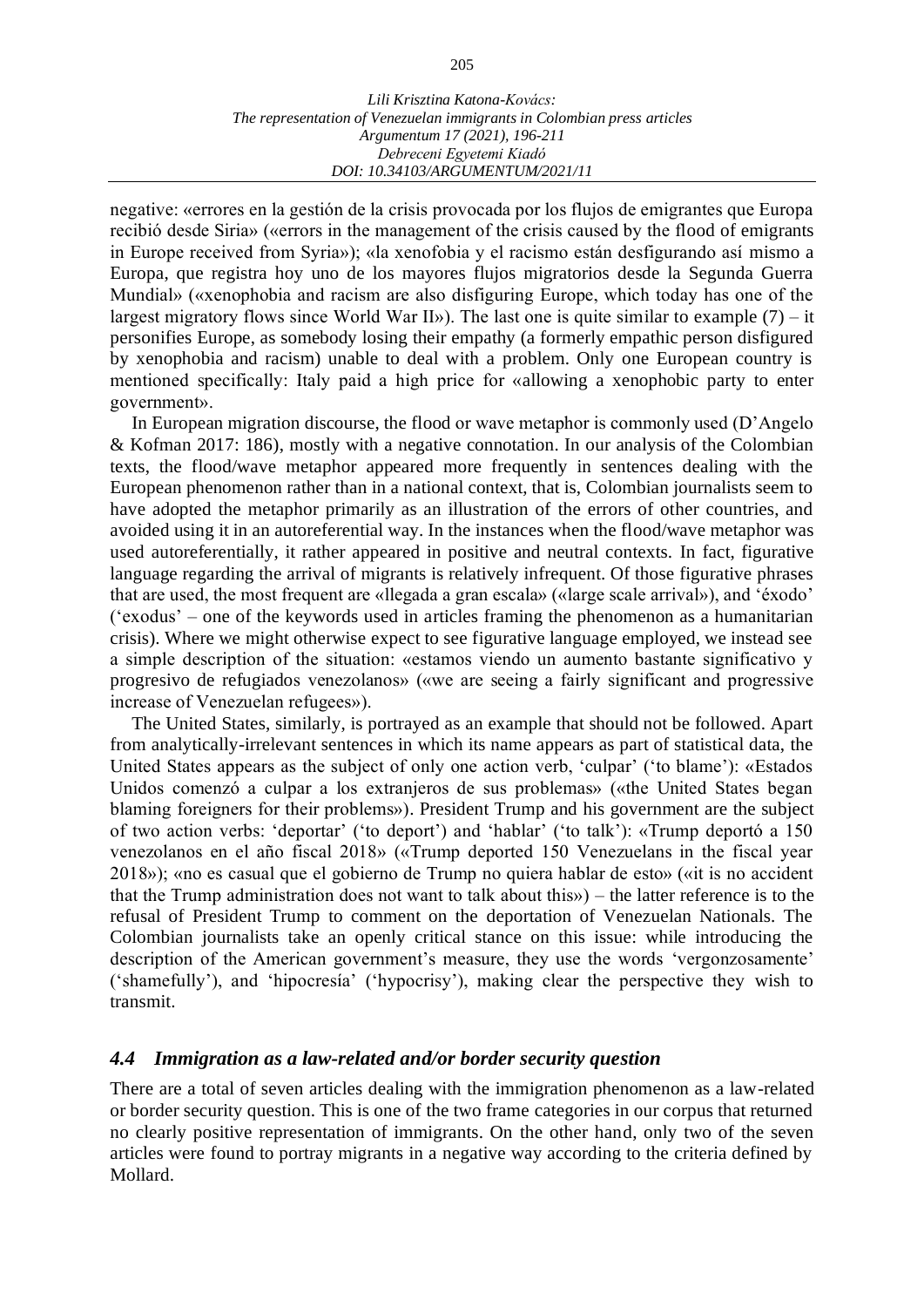Once again, nominational strategies are particularly relevant: while in the rest of the corpus, the words ʻmigrante' (ʻmigrant'), ʻinmigrante' (ʻimmigrant') and ʻrefugiado' (ʻrefugee') are used in a more or less balanced way with equal frequency, here there is no use of the noun ʻrefugiado' and we find only ʻinmigrante' and ʻmigrante'. Thus, there is no direct allusion to an increased need for empathy. Also, ʻmasiva' (massive) as a collocation of ʻinmigración' (ʻimmigration') appears much more frequently, emphasising the dramatic and challenging scale of immigration.

In respect of ʻinmigración' (immigration), we also found the collocation ʻirregular' (irregular). The collocation ʻilegal' (illegal) was not present. The ʻirregularity' is in some cases mitigated or portrayed as a ʻtemporary status': «extranjeros venezolanos que están en situación de inmigración irregular» («Venezuelan foreigners who are in irregular immigration status»). The choice between the words ʻirregular' and ʻillegal' is crucial because they do not evoke the same frames. ʻIrregular' refers simply to something that does not fit current norms, and suggests only an organisational challenge. By marked contrast, to frame something as ʻillegal' is to relate it to criminality, evoking serious crimes such as drug dealing and homicide (Lakoff & Ferguson 2006b).

In one of the negatively framed articles there is a sentence containing ʻmigración ilegal', and it affirms this theory, via a list of nouns associated with crime and punishment:

(9) ʺDe la misma manera, orientará a los venezolanos que lleguen, controlará la prostitución, protegerá a los menores, impondrá sanciones a **la migración ilegal** y efectuará control al contrabando que hacen los migrantes. (…) «A cualquier persona que encontremos delinquiendo se le impondrán las sanciones penales y migratorias correspondientes. **No vamos a permitir que nadie venga a delinquir a Colombia»**, enfatizó el Presidente.*ʺ*

"In the same way, it will guide the Venezuelans who arrive, control prostitution, protect minors, impose sanctions on **illegal migration** and control smuggling of migrants. (…) «Any person we find engaging in crime will be subject to the corresponding criminal and immigration sanctions. **We are not going to let anyone come to Colombia to commit crimes»** emphasized the President."

The last sentence is parallel to the framing of the immigration question as a self-defense issue in the European debate, but it is the only case in the whole corpus and therefore not relevant on a global scale.

In the articles considered as negatively framed, there is another detail that catches the eye: immigrants are no longer the suffering subject of the crisis, but active causes of it. We may observe this contrast in the two examples here: «(…) una serie de medidas para afrontar la crisis humanitaria que se vive en la frontera y en otras zonas del país **por cuenta de la inmigración de venezolanos»** («a series of measures to face the humanitarian crisis that exists in the border and in other areas of the country **on behalf of the immigration of Venezuelans»**; «¿Qué hacer frente a esta **crisis generada por inmigrantes venezolanos**?» («How to face this **crisis generated by Venezuelan immigrants**?»). In the first example, agency is expressed in a less direct way, while in the second one it is clear, and it is an important framing strategy: we are far more likely to feel pity when immigrants are presented as fleeing from a crisis; we are far less likely to feel pity when immigrants are presented as the cause of the crisis.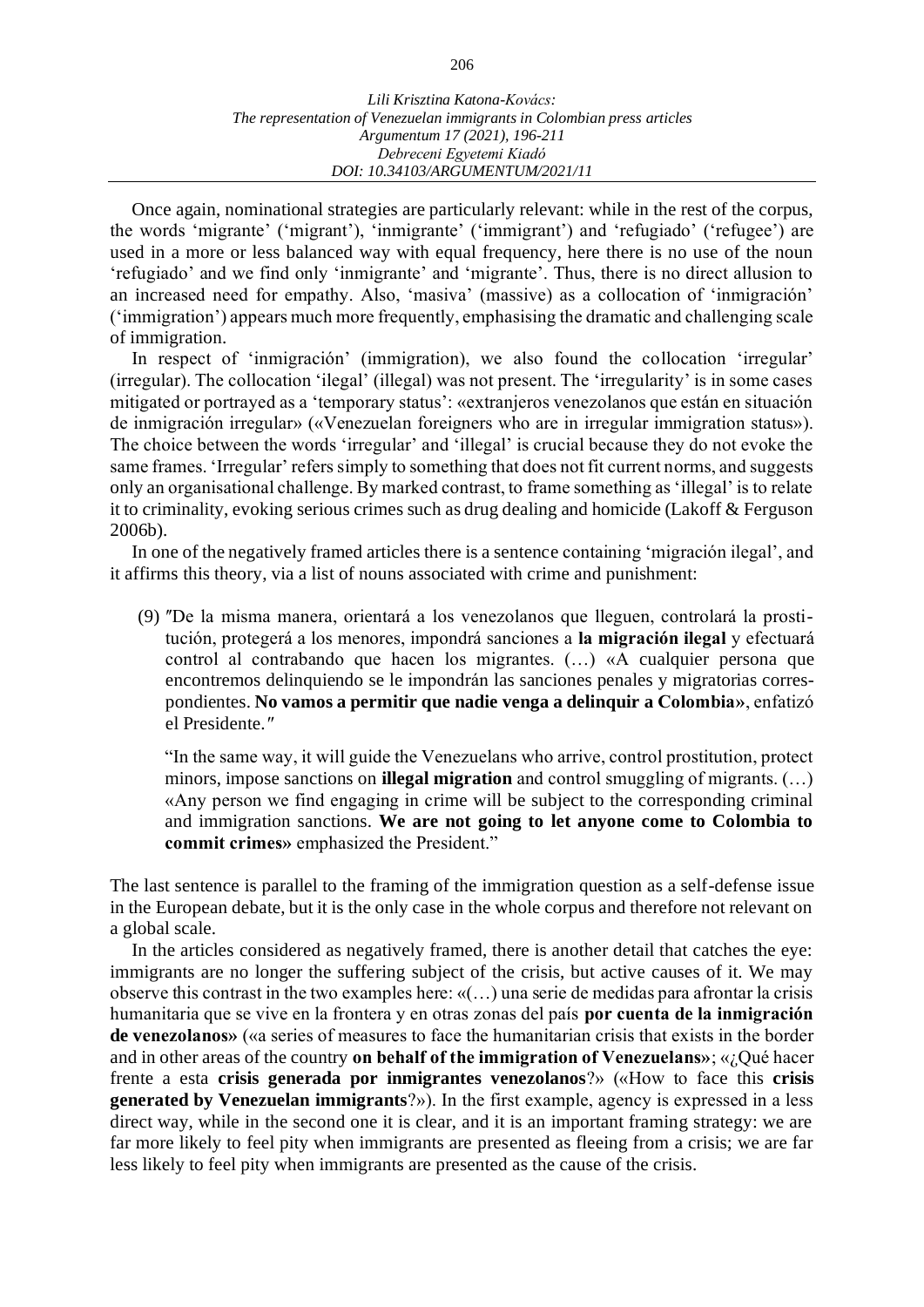There is also a headline which can be seen as a reaction to the public opinion: *La migración venezolana no afecta la seguridad de Medellín* (*Venezuelan migration does not affect Medellín's security*), and it reaffirms the tendency in the Colombian press to counter perceived negative opinion among the host population towards immigration, such as that observed in 4.2: Risk of Xenophobia.

## *4.5 Immigration as opportunity*

Immigration is presented as an opportunity for the host country in a quarter of the total number of articles (9 overall, with 4 framed in an undoubtedly positive way and 5 written in a neutral tone).

Immigration is presented as an opportunity for the host country from three points of view. Most of the texts mention the talent and the entrepreneurial spirit of immigrants, providing positive examples from other countries where immigrants contributed dynamically to economic growth. One of the most frequent collocations found for ʻinmigrantes' (immigrants) and ʻvenezolanos' (Venezuelans) was a form of the adjective ʻregular'. In fact, in the process of analyzing the articles, we identified an emerging topic which could not exactly be recognized as a frame, but was present in almost every article dealing with immigration as a law-related question and as an opportunity: this was the need for the regularization of Venezuelans.

As we have already mentioned, it is crucial to observe how irregular migrants are referred to by politicians and by the media, since it is a powerful framing tool. Pertinent to this is our preliminary conclusion that in the Colombian press there is little-to-no criminalization of immigrants. Colombia is portrayed as not ready for receiving a large amount of Venezuelans; however, the onus is not on those who are arriving, but on the host country itself. The expressed solution is to afford regular status to the highest possible number of immigrants, in order to rapidly integrate them into the labour market.

Moreover, all the action verbs found amongst the collocations of ʻinmigración' (ʻimmigration') or ʻinmigrante' (ʻimmigrant') had a positive meaning, for example: «la inmigración trae enormes cantidades de personas talentosas» («immigration brings huge numbers of talented people»); «el talento, la energía y el afán de superación de los inmigrantes dinamizan la economía y contribuyen a hacer la sociedad más incluyente y más receptiva a nuevas ideas» («immigrants' talent, energy and their desire to overcome energize the economy and contribute to making society more inclusive and more receptive to new ideas»).

Apart from the case of ʻregular', another common adjective used in these texts with ʻinmigración' (ʻimmigration') was ʻbeneficiosa' (ʻbenefitious'). In relation, there are also many references to Colombia's aging population and high emigration rates, with the need for immigrants to help balance the demographic curve.

As we have seen with the humanitarian crisis frame, we can also observe a strong sense of moral and ethical obligation for Colombians to receive Venezuelans with patience and acceptance. Example (10) sums it up perfectly:

(10) *ʺ*Los migrantes son una oportunidad para Colombia, no solo por lo que pueden aportar al país sino también porque **acogerlos y no estigmatizarlos nos hace una sociedad mejor**.*ʺ*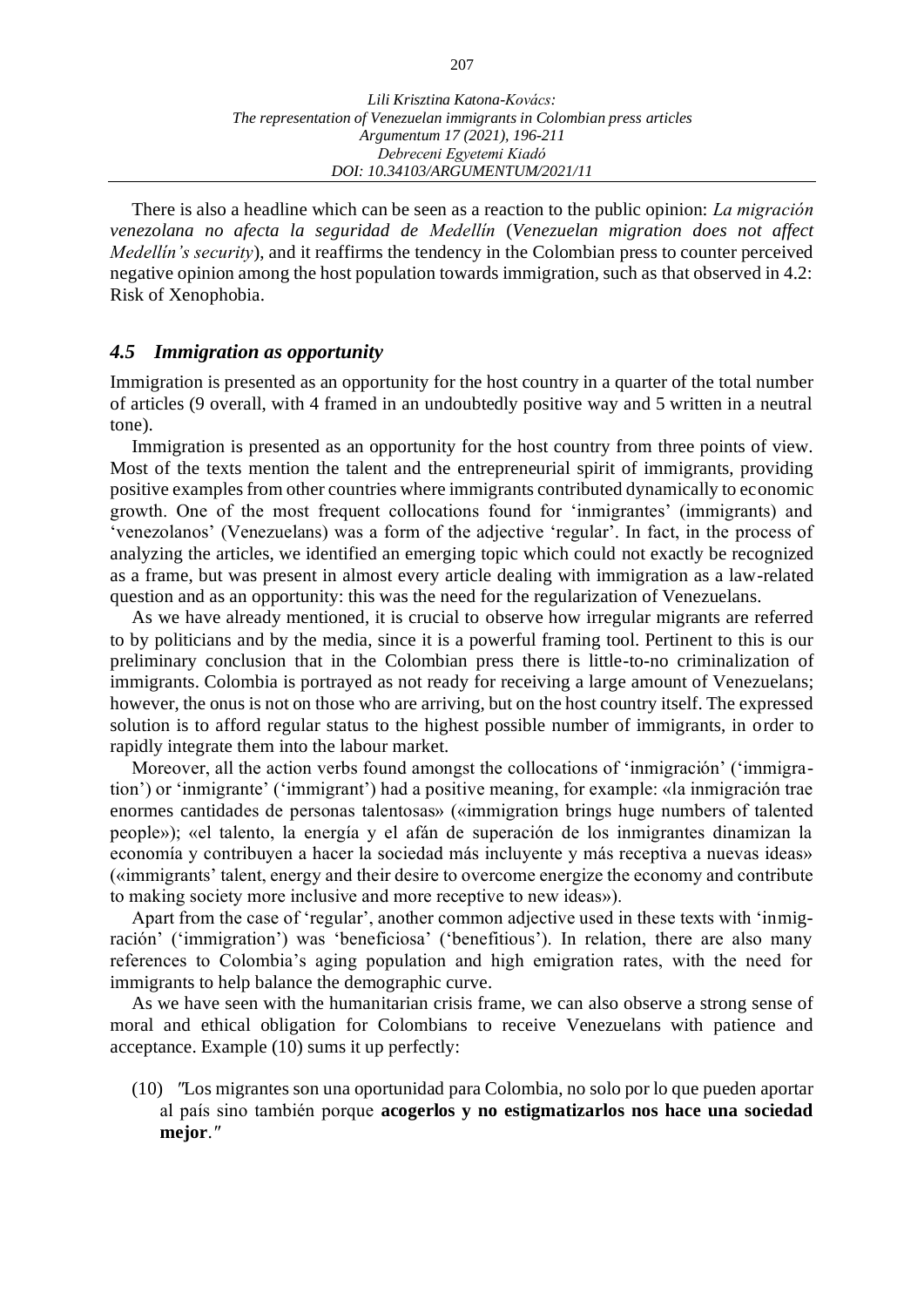"Migrants are an opportunity for Colombia, not only because of what they can contribute to the country but also because **welcoming them and not stigmatizing them makes us a better society**."

## *4.6 Immigration as an economic burden*

Besides the category of immigration seen as a law-related or border security question, the phenomenon framed as an economic burden for the host country is the other class of articles which does not contain a positive portrayal of immigration. However, out of the 8 articles of this category only 2 can be classified as negative. As might be expected regarding its economic nature, *La República* accounted for half of the articles (four in total), while three of them were published in *El Tiempo* and only one in *El Colombiano*.

These texts differ from the others in an immediately-observable way: they present the most frequent use of numbers. Searching for the collocations of the first keyword which is not the name of an association, a person or a tax (the actual most common keywords), namely ʻvenezolano' (ʻVenezuelan') we can find almost solely numbers, followed by «llegada masiva de» («massive arrival of»), which presents a parallel to the border-security relatedness.

Other words found in the same sentences were ʻatención' (attention) and ʻatender' (to attend), and these are much more frequently used compared to other articles, even those with a humanitarian crisis framing. In this case, they are deployed to emphasise the ongoing sacrifices Colombia is making to manage the situation, and in this respect, ʻcosto' (ʻcost'), is used not only in an economic but also in a social way.

Examination of the context of ʻinmigración' reveals similar findings, as we have ʻaumento de' (ʻincrease of') and ʻla problemática de') (ʻthe issue of'), the latter is characteristic only of this category, while others, including ʻfenómeno' (ʻphenomenon') are more recurrent. Furthermore, while the flood metaphor is not significantly present in the corpus overall, it is in this theme category that it appears most frequently.

Although the Colombian journalists emphasize the enormous economic costs of immigration, they do not blame Venezuelans directly for aggravating the already-complicated situation of the labour market. Venezuelan immigrants are rather presented as the suffering subjects of a set of circumstances not of their own making.

(11) *ʺ*Según Castiblanco, la llegada de extranjeros a zonas periféricas con presencia de economías ilegales, hace que **estos no tengan otra opción que engrosar el fenómeno**.*ʺ*

"According to Castiblanco, the arrival of foreigners in peripheral areas with the presence of illegal economies means that **they have no choice but to swell the phenomenon**."

Once again, immigrants are defended and framed as innocent, as an apparent reaction to latent negative public opinion towards people arriving and «taking away» job opportunities from Colombian citizens.

Although all the articles begin by articulating the immediate difficulties Colombia must face in order to keep its economy relatively balanced, many of the articles conclude that immigration, in the long run, is an opportunity to grow.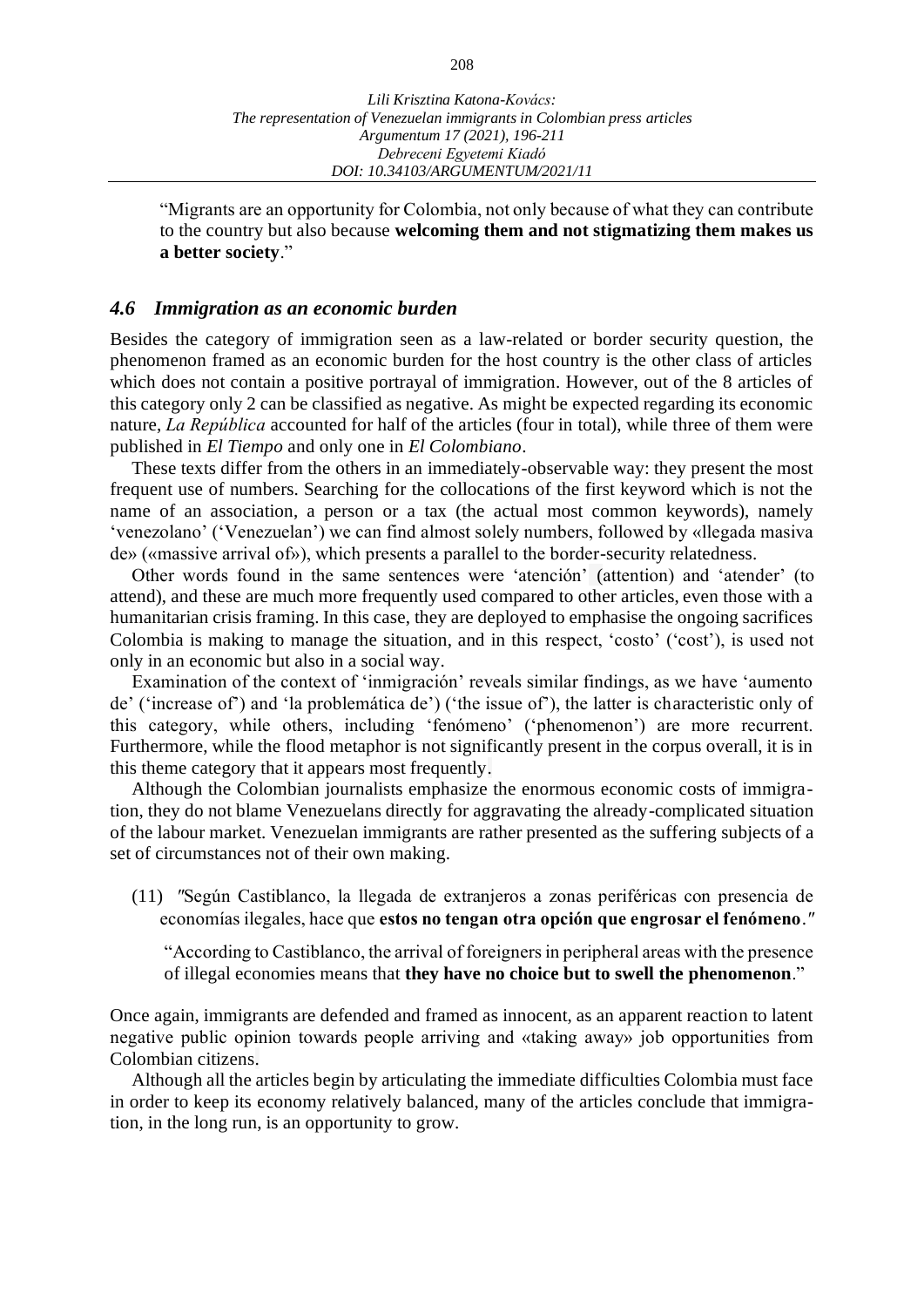#### *4.7 Immigrants as victims in the host country*

One of the articles of *El Tiempo* can be categorized exclusively as framing immigrants as victims of the host country. Another one also presents this frame, but belongs more strictly to the xenophobia theme. Since this is a very narrow part of the total corpus, we have not subjected it to a detailed analysis, but it is worth mentioning briefly as an example of how verb agency can play a crucial role in framing. The major part of the verbs referring to Venezuelans found in these texts were in the passive voice, with examples like «han sido víctimas de» («have been victims of») or «están siendo atendidos» («are being attended»). Even when the verb structure was not exactly passive, immigrants were not presented as active participants of the actions: «han sufrido maltrato físico» («have suffered physical abuse»); «menores provenientes del vecino país pasaron por el proceso de restablecimiento de derechos» («minors from the neighboring country went through the process of restoration of rights»). As we have seen before, in other cases where immigrants were portrayed in a more negative light, for example, in relation to border security, active agency is much more frequently applied.

## **5 Conclusion**

Having examined the 40 articles in a qualitative way, combined with some quantitative methods in order to identify keywords and relevant collocations, we have found many framing tools used by journalists in order to transmit their perspectives.

In the case of the humanitarian crisis frame, noun semantics played a crucial role in portraying migrants as victims of different kinds of tragedy.

The xenophobia frame demonstrated the power of figurative language – mostly the use of metaphors in our corpus; however, we also concluded that the notable absence of figurative language – in our articles, the one of the flood metaphor – may also be an indicator of framing.

According to our results, verb agency can be an efficient strategy when it comes to blame attribution or exemption.

Collocations are a relevant element of analysis, since they determine the context in which immigrants are mentioned, and only one word on the left or the right can evoke a frame in the reader's mind. Reference itself has an indicative nature, since ʻimmigrant', ʻrefugee', ʻforeigner' etc. do not belong to the same mental representations of the phenomenon.

According to previous research, framing in newspapers can transmit a certain perspective, a particular point of view about an issue. Our micro-study of the Colombian press indicates that such framing is part of a dialogue: that public opinion also shapes the texts newspapers publish. Indeed, we may, in the case of Venezuelan immigration, observe newspapers engaging in dialogues with their readers and reacting to perceived assumptions, in an attempt to shape readers' points of view.

In contrast to our initial hypothesis, the framing of immigration was largely positive in *El Colombiano* and mostly neutral in *La República* and *El Tiempo*, although we must emphasize that the issue was afforded greater prominence in *El Tiempo*. Due to this fact, we had more texts from that paper, affecting statistical calculations. For further research, a more balanced number of articles would be preferable, while the prominence of immigration in a particular medium is also a relevant variable for future research.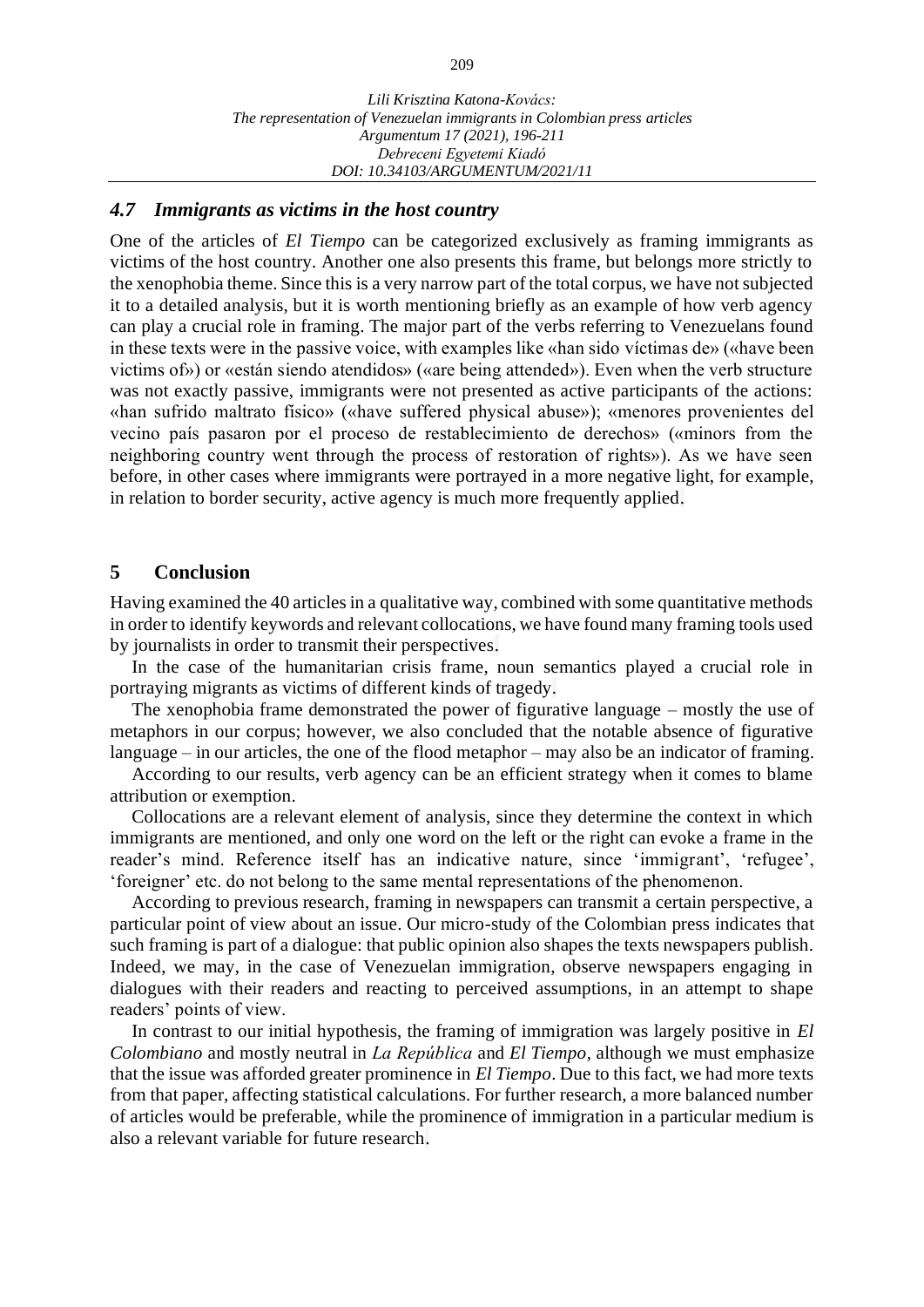## **References**

- Corrales, J. (2015): *Don't Blame It On the Oil. Foreign Policy.* Retrieved from: <https://foreignpolicy.com/2015/05/07/dont-blame-it-on-the-oil-venezuela-caracas-maduro/> (January 23, 2019)
- D'Angelo, A. & Kofman, E. (2017): UK: Large-Scale European Migration and the Challenge to EU Free Movement. In: Laflleur, J. & Stanek, M. (eds.): *South-North Migration of EU Citizens in Times of Crisis*. Berlin: Springer, 175–192. [https://doi.org/10.1007/978-3-319-](https://doi.org/10.1007/978-3-319-39763-4_10) [39763-4\\_10](https://doi.org/10.1007/978-3-319-39763-4_10)
- Ghazal Aswad, N. (2019): Biased neutrality: the symbolic construction of the Syrian refugee in the New York Times, *Critical Studies in Media Communication* 36(4), 357–375. <https://doi.org/10.1080/15295036.2019.1628996>
- Kilgarriff, A., Baisa, V. & Bušta, J. et al. (2014): The Sketch Engine: ten years on. *Lexicography*: *Journal of ASIALEX* 1(1), 7–36.<https://doi.org/10.1007/s40607-014-0009-9>
- Kozameh, J. J. & Kozameh, S. (2013): Venezuelan Economic and Social Performance Under Hugo Chávez, in Graphs. In: *The Americas Blog* (website of the Center for Economic and Policy Research. Retrieved from: [http://cepr.net/blogs/the-americas-blog/venezuelan](http://cepr.net/blogs/the-americas-blog/venezuelan-economic-and-social-performance-under-hugo-chavez-in-graphs)[economic-and-social-performance-under-hugo-chavez-in-graphs](http://cepr.net/blogs/the-americas-blog/venezuelan-economic-and-social-performance-under-hugo-chavez-in-graphs) (January 23, 2019)
- Lakoff, G. (2004): *Don't think of an Elephant*. Vermont: Chelsea Green Publishing.
- Lakoff, G. (2006): *Whose Freedom?: The Battle over America's Most Important Idea*. New York: Farrar, Straus and Giroux.
- Lakoff, G. & Ferguson, S. (2006a): *Crucial Issues Not Addressed in the Immigration Debate: Why Deep Framing Matters*. University of California, Berkeley [\(www.rockridginstitute.org\)](http://www.rockridginstitute.org/)
- Lakoff, G. & Ferguson, S. (2006b): *The Framing of Immigration.* University of California, Berkeley [\(www.rockridginstitute.org\)](http://www.rockridginstitute.org/)
- Mollard, C. (2001): *Asylum: The truth behind the headlines.* Oxfam Research Report.
- Pluwak, A. (2011): The Linguistic Aspect of Strategic Framing in Modern Political Campaigns. *Cognitive Studies | Études cognitives* 11, 307–319.<https://doi.org/10.11649/cs.2011.019>
- Robayo León, M. C. (2013): Venezolanos en Colombia, un eslabón de una historia compartida. *Diario El Nuevo Siglo* 9, 1–3.
- Scheufele, D. (1999): Framing As a Theory of Media Effects. *Journal of Communication* 49(1), 103–122.<https://doi.org/10.1111/j.1460-2466.1999.tb02784.x>
- Segvic, I. (2005): The Framing of Politics: A Content Analysis of Three Croatian Newspapers. *The International Journal for Communication Studies* 67(5), 469–488. <https://doi.org/10.1177/0016549205056054>
- Van Gorp, B. (2005): Where is the Frame?: Victims and Intruders in the Belgian Press Coverage of the Asylum Issue. *European Journal of Communication* 20(4), 484–507. <https://doi.org/10.1177/0267323105058253>